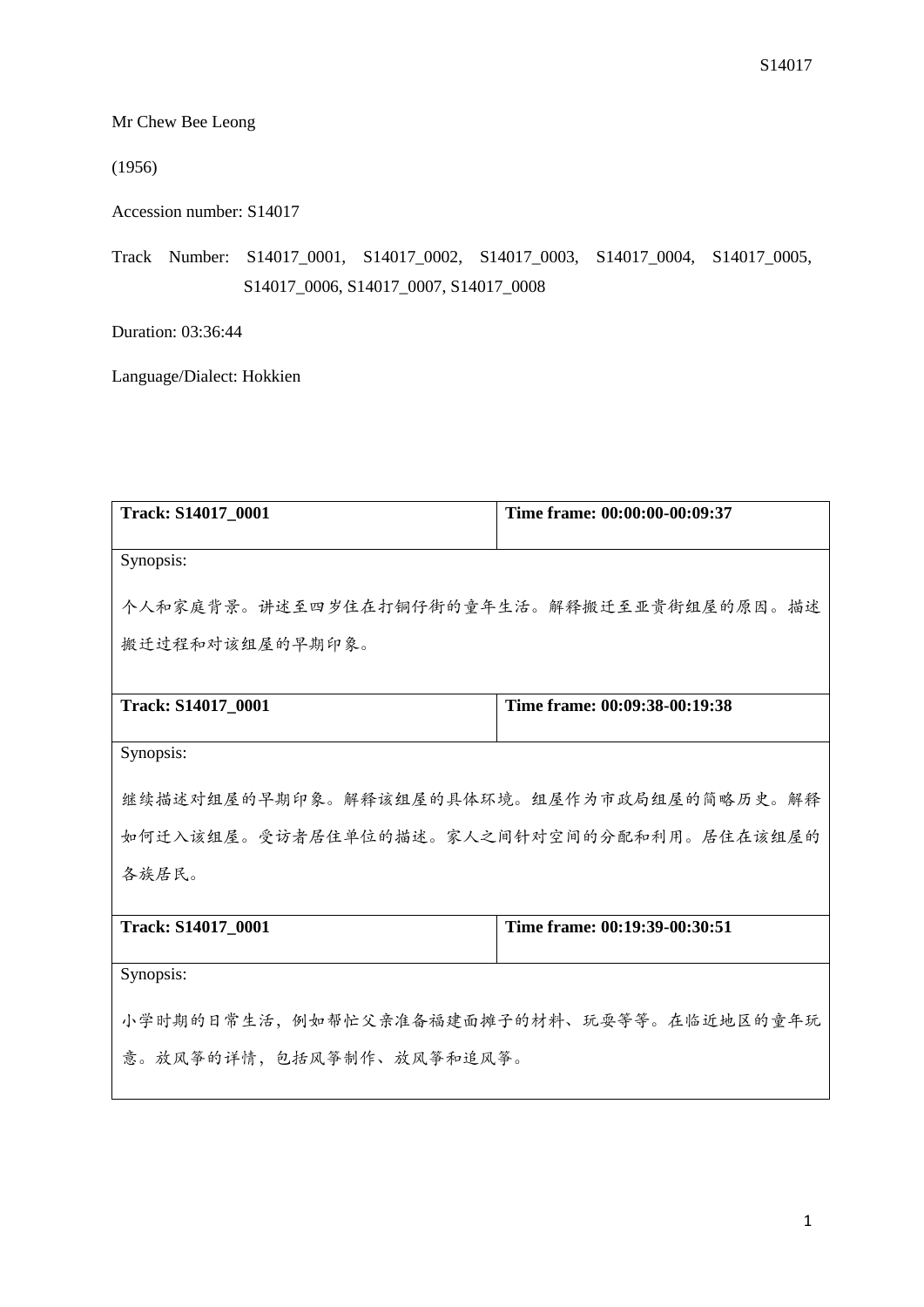| Track: S14017_0002                               | Time frame: 00:00:00-00:09:26 |
|--------------------------------------------------|-------------------------------|
|                                                  |                               |
| Synopsis:                                        |                               |
| 描述风筝制作。居民们对五脚基的空间使用,例如养鸡。就读商务小学时的日常生活。描述小        |                               |
| 时候发生的龙卷风事件。在生活公市寻求庇护。70年代进行的建筑提升工作。              |                               |
|                                                  |                               |
| Track: S14017_0002                               | Time frame: 00:09:27-00:20:10 |
| Synopsis:                                        |                               |
| 周末在家的活动。描述灯笼制作以及中秋节时的其他活动。福建面准备工作的详情。            |                               |
|                                                  |                               |
| Track: S14017_0002                               | Time frame: 00:20:11-00:29:33 |
| Synopsis:                                        |                               |
|                                                  |                               |
| 客厅的架构和家具的使用。傍晚时分的休闲活动。在"跑马楼"(阳台)所进行的活动。与邻里       |                               |
| 之间的互动。睡觉时候的空间分配。80年代厕所设施的提升工作。倒粪工人在后巷工作。         |                               |
| Track: S14017_0003                               | Time frame: 00:00:00-00:12:47 |
| Synopsis:                                        |                               |
|                                                  |                               |
| 居住单位的昏暗灯光。童年时期的骑脚车运动。就读卫兰斯中学时光。日常生活。位于椰脚街        |                               |
| 的巴士站。放学之后的休闲活动。中三辍学。居住单位所进行的装修工程。描述房间内"楼板"       |                               |
| 及其用途。                                            |                               |
| Track: S14017_0003                               | Time frame: 00:12:48-00:23:38 |
|                                                  |                               |
| Synopsis:                                        |                               |
| 继续描述"楼板"及其用途。该组屋所流行的装饰。晚餐后参观70年代初槟城最高的建筑物        |                               |
| Wisma Central。乔治市早期的购物商场。父母房间的架构和家具。膜拜的神明和供奉仪式的更 |                               |
| 动。描述该单位的其他家具和配件。                                 |                               |
|                                                  |                               |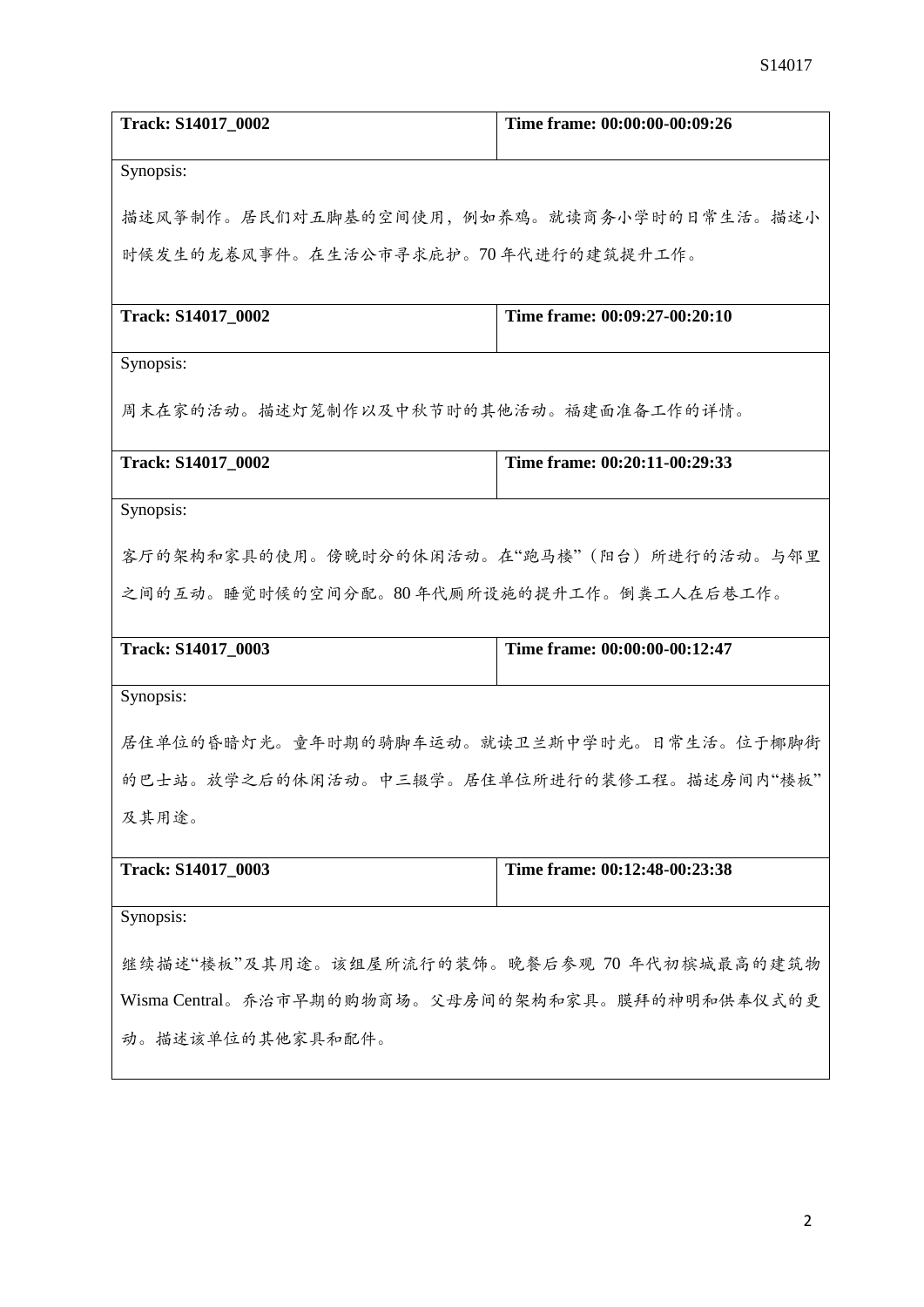| Track: S14017_0004                             | Time frame: 00:00:00-00:10:00 |  |
|------------------------------------------------|-------------------------------|--|
| Synopsis:                                      |                               |  |
| 详细描述烹煮福建面时的准备工作:处理原料和烹煮过程。为何他们的福建面被称为"肉骨       |                               |  |
| 面"。厨房的架构和空间的使用。以厨余更换活鸡。在该组屋以及临近地区的日常食物买卖活      |                               |  |
| 动。不同籍贯所售卖的食物种类之差异。                             |                               |  |
| Track: S14017_0004                             | Time frame: 00:10:01-00:20:00 |  |
| Synopsis:                                      |                               |  |
| 继续描述在该组屋以及临近地区的食物买卖活动。描述"肉骨面"的味道。详细解释福建面摊子     |                               |  |
| 的设置和运作、所用餐具和售价。                                |                               |  |
| Track: S14017_0004                             | Time frame: 00:20:01-00:31:03 |  |
| Synopsis:                                      |                               |  |
| 详细解释父亲"肉骨面"所使用的材料的差异。描述童年时期所食用的饼干和快熟面。早期所从     |                               |  |
| 事的工作。70年代初普遍所实行的就业市场惯例。                        |                               |  |
| Track: S140117_005                             | Time frame: 00:00:00-00:10:00 |  |
| Synopsis:                                      |                               |  |
| 继续描述 70 年代初的就业市场惯例。周末时一家人齐准备炸洋葱和炸猪油。周末时一家的休    |                               |  |
| 闲活动: 烹饪、玩乐和听收音机。描述70年代以及80年代的海外找工潮。            |                               |  |
| Track: S140117 005                             | Time frame: 00:10:01-00:20:00 |  |
| Synopsis:                                      |                               |  |
| 继续描述 70 年代以及 80 年代的海外找工潮。申请工作的程序。海外工作前的准备工作。前往 |                               |  |
| 沙地阿拉伯的旅程和他对该国的第一印象。描述该地的工作环境。描述在该国工地成为钢铁工      |                               |  |
| 人的工作。解释他如何得到有关工作及前往国外工作的原因。                    |                               |  |
|                                                |                               |  |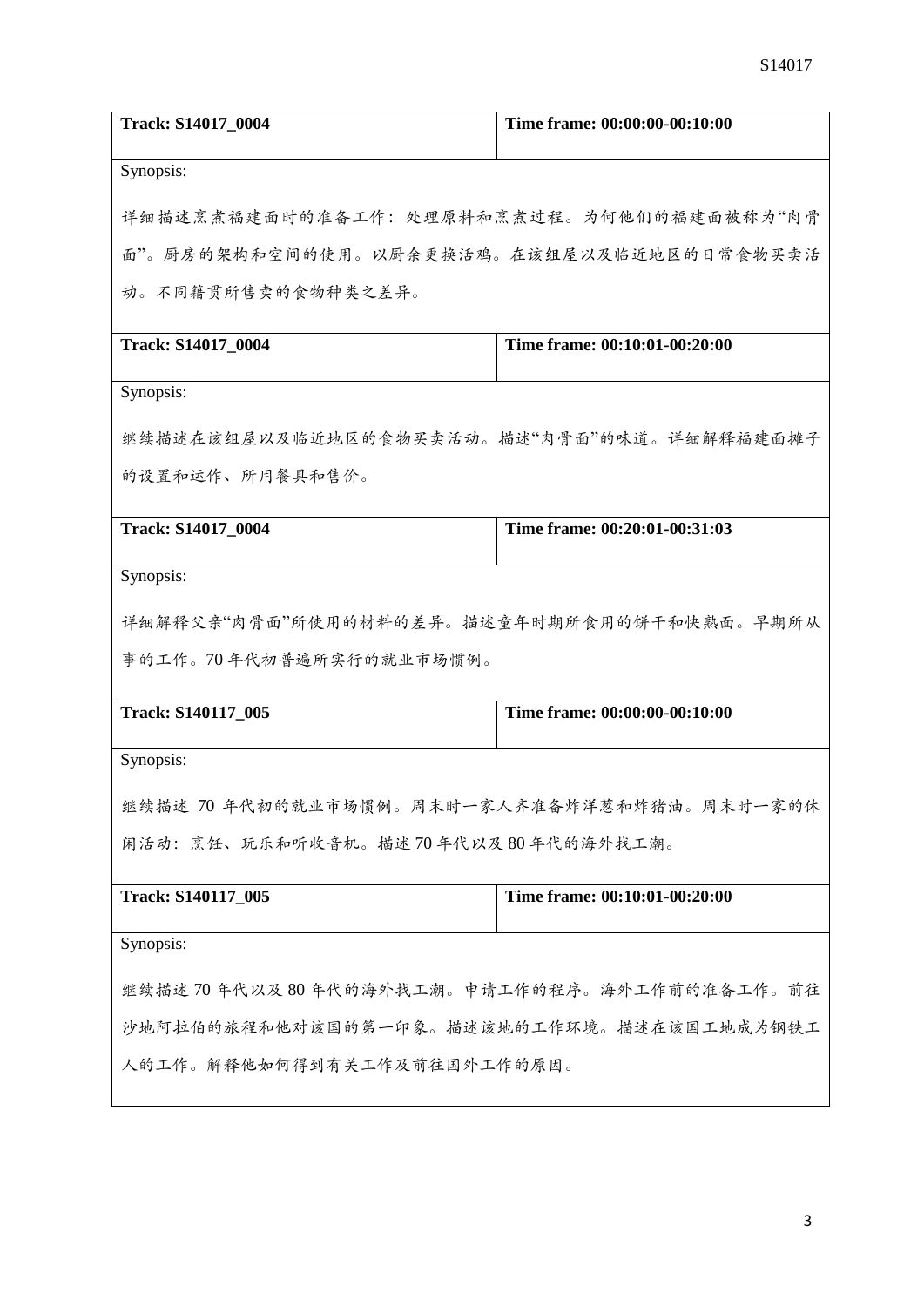| Track: S140117_005                                   | Time frame: 00:20:01-00:31:03 |  |
|------------------------------------------------------|-------------------------------|--|
| Synopsis:                                            |                               |  |
| 描述他从沙地阿拉伯购买的具纪念性物品。描述他从沙地阿拉伯回来后如何获得一份新加坡的            |                               |  |
| 工作。他在新加坡的工作经验。从新加坡购回的具纪念性物品。有关定期乘搭巴士到新加坡的            |                               |  |
| 详细说明。                                                |                               |  |
| Track: S140117_006                                   | Time frame: 00:00:00-00:10:00 |  |
| Synopsis:                                            |                               |  |
| 继续描述定期乘搭巴士到新加坡。解释他为何不固定性在新加坡工作长达九年。详细描述父亲            |                               |  |
| 葬礼的设置和活动。谈及婆婆和母亲的逝世。                                 |                               |  |
| Track: S140117_006                                   | Time frame: 00:10:01-00:20:00 |  |
|                                                      |                               |  |
| Synopsis:                                            |                               |  |
| 谈及婆婆和母亲的葬礼。描述姐姐结婚时的准备工作。婚礼的活动。描述 60 年代在土库街庆          |                               |  |
| 祝新年的情景。新年前制作 kuih bahalu 和 kuih kapit。农历新年前在客厅养鸡的详情。 |                               |  |
| <b>Track: S14017 006</b>                             | Time frame: 00:20:01-00:31:03 |  |
| Synopsis:                                            |                               |  |
| 与家人和组屋社群庆祝农历新年时的情景: 团圆饭、拜访亲戚、喝汽水、看戏等。解释新年期           |                               |  |
| 间的休假天数。详细说明正月初九祭拜天公的祭拜设定和祭品。                         |                               |  |
| <b>Track: S14017_007</b>                             | Time frame: 00:00:00-00:10:00 |  |
| Synopsis:                                            |                               |  |
| 继续描述正月初九组屋社群祭拜天公的情景。与不同种族的邻居交换佳节美食。放鞭炮。在椰            |                               |  |
| 脚街的组织和盂兰节庆典活动。居住在四楼所面对的挑战。追溯513 事件时在该地的情景。           |                               |  |
|                                                      |                               |  |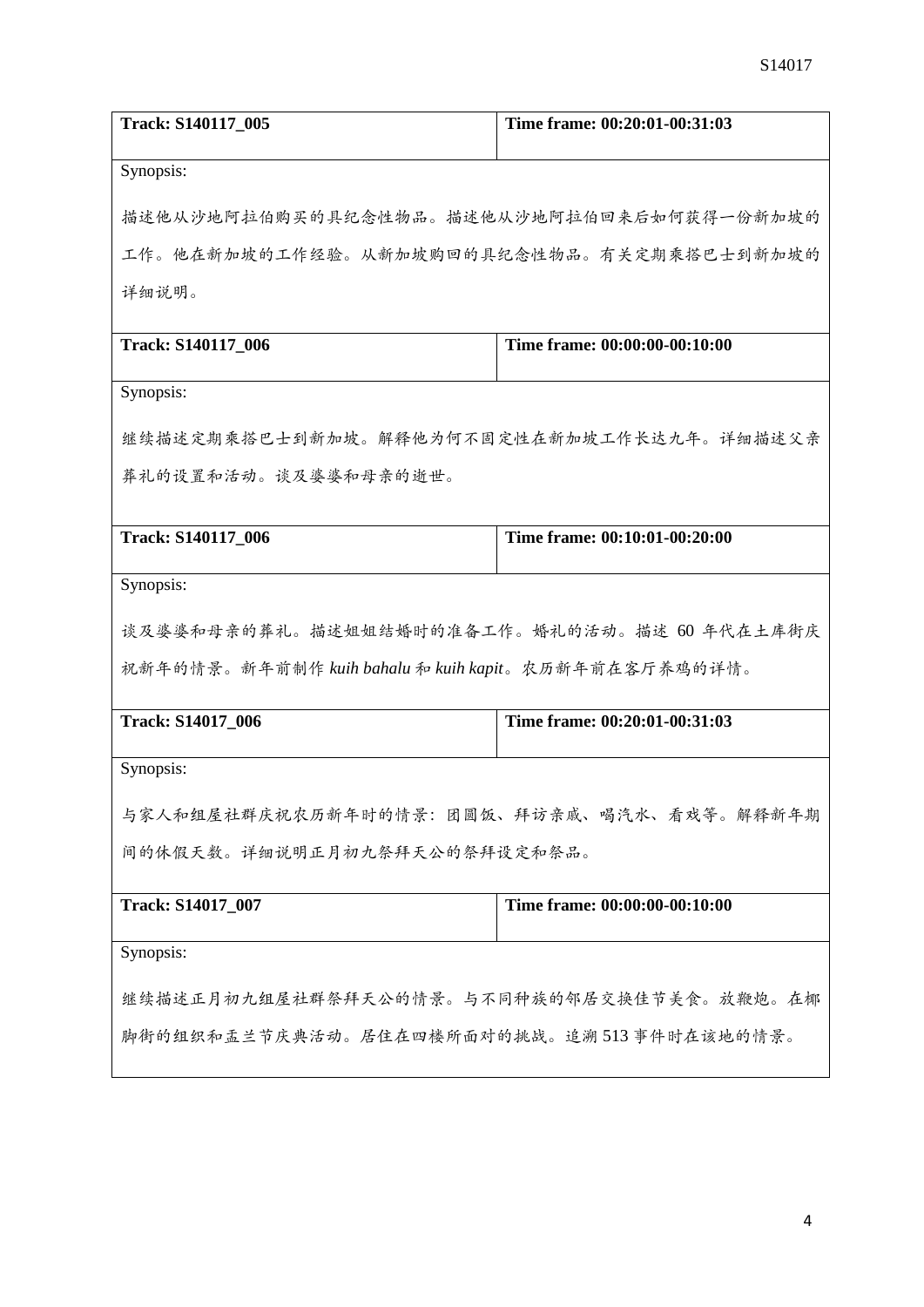| Track: S14017_007                               | Time frame: 00:10:01-00:20:00 |  |
|-------------------------------------------------|-------------------------------|--|
|                                                 |                               |  |
| Synopsis:                                       |                               |  |
|                                                 |                               |  |
| 描述受访者在 513 宵禁期间的经验。谈及 1969 年废除屋租法令后如何影响当地居民。解释该 |                               |  |
| 地不同产业拥有权的种类。自1960年代起,该单位的租金。居住在该组屋的居民更动。        |                               |  |
|                                                 |                               |  |
| <b>Track: S14017_007</b>                        | Time frame: 00:20:01-00:31:03 |  |
|                                                 |                               |  |
| Synopsis:                                       |                               |  |
|                                                 |                               |  |
| 居住在该组屋的看法。这几年来该地的变化。解释该组屋的风向。与两座回教堂毗邻的居住经       |                               |  |
| 验。                                              |                               |  |
|                                                 |                               |  |
| <b>Track: S14017 008</b>                        | Time frame: 00:00:00-00:08:30 |  |
|                                                 |                               |  |
| Synopsis:                                       |                               |  |
|                                                 |                               |  |
| 居住在乔治市的看法。乔治市居民的个性变化。针对今年来该地旅游工业的看法。对乔治市的       |                               |  |
| 期许。                                             |                               |  |
|                                                 |                               |  |

 $\overline{\phantom{a}}$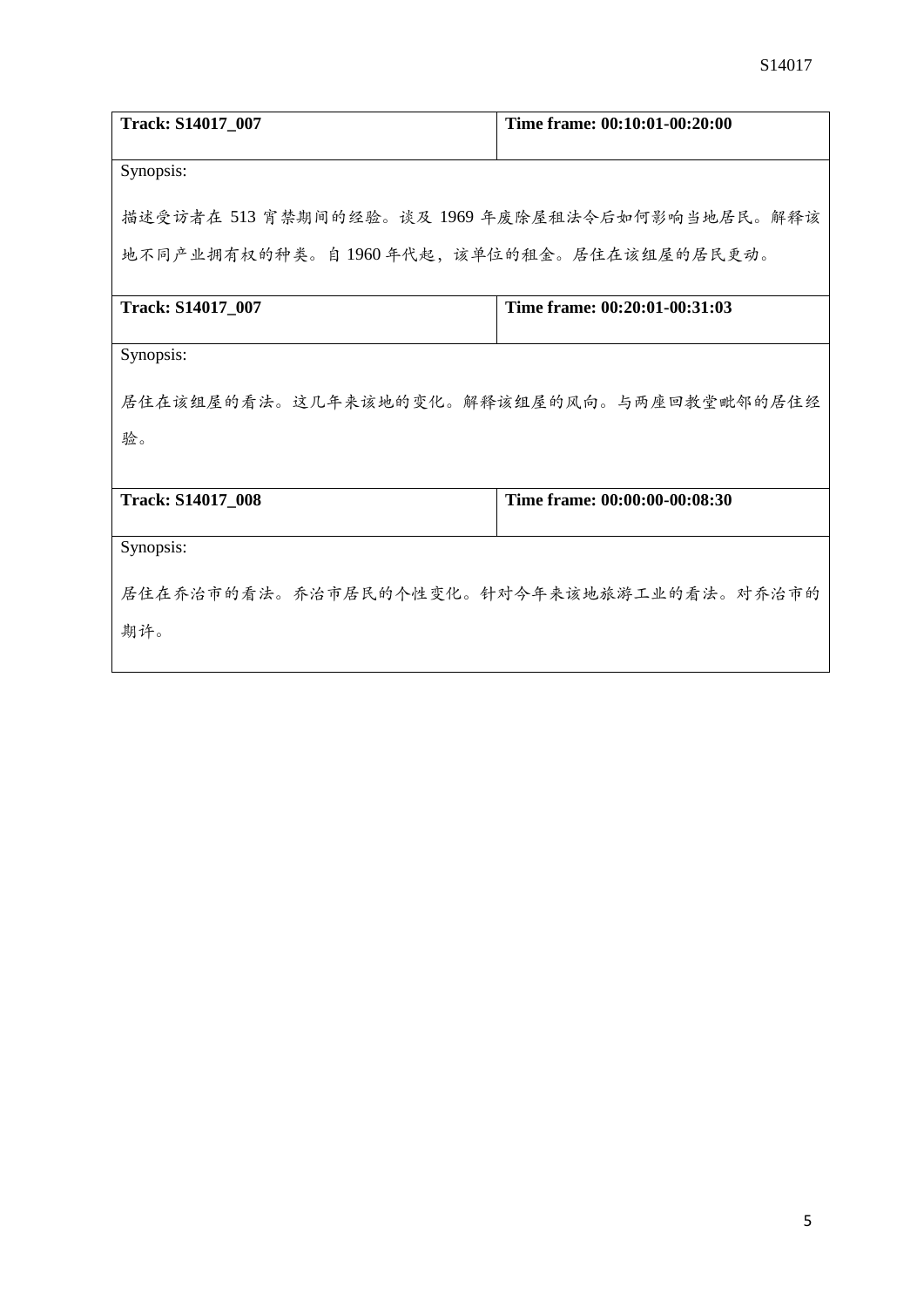Mr Chew Bee Leong

(1956)

Accession number: S14017

Track Number: S14017\_0001, S14017\_0002, S14017\_0003, S14017\_0004, S14017\_0005, S14017\_0006, S14017\_0007, S14017\_0008

Duration: 03:36:44

Language/Dialect: Hokkien

| Track: S14017 0001 | Time frame: 00:00:00-00:09:37 |
|--------------------|-------------------------------|
|                    |                               |

Synopsis:

Personal and family background. Description of childhood and the house on Armenian Street where he was born and continued to stay until 4 years old. Briefly explained why they moved to Ah Quee Street flat. Described the move-in process and his early impressions of the flat.

| <b>Track: S14017 0001</b> | Time frame: 00:09:38-00:19:38 |
|---------------------------|-------------------------------|
|                           |                               |

Synopsis:

Continued to talk about his early impressions of the flat. Described the physical environment of the flat. Its brief history as a City Council flat. More on moving into the flat. Description of his unit. How the family divided and used the space in the unit. Talked about people of different ethnic groups who lived in the flat.

| Track: S14017 0001 | Time frame: $00:19:39-00:30:51$ |
|--------------------|---------------------------------|
|                    |                                 |

Synopsis:

Daily activities at home during primary school years, e.g. helping to prepare ingredients for his father's Hokkien Mee stall, playing games etc. Childhood games played in the surrounding areas. Detailed description on kite playing: making, flying, chasing.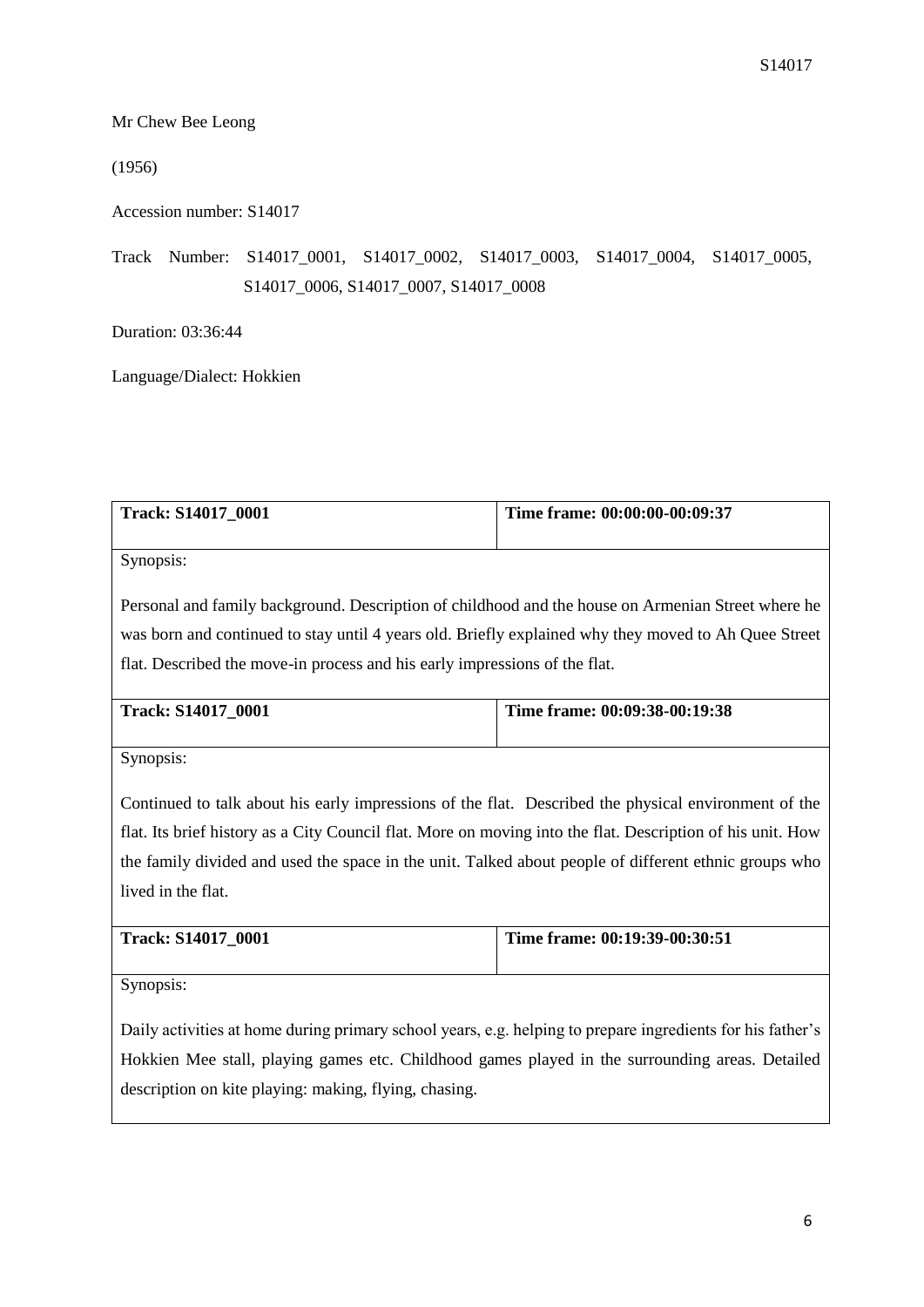| <b>Track: S14017 0002</b> | Time frame: 00:00:00-00:09:26 |
|---------------------------|-------------------------------|
|                           |                               |

Description on kite making. Common uses of the five-foot-way by the residents such as for chicken raising. Description on school day routine to Shang Wu Primary School on Chulia Street. Description on the tornado incident when he was a kid. Sought shelter at People's Court. Mentioned about the upgrading works done to the unit during the 70s.

| <b>Track: S14017 0002</b> | Time frame: $00:09:27-00:20:10$ |
|---------------------------|---------------------------------|
|                           |                                 |

Synopsis:

Activities in the house during weekends. Description on lantern making and other activities during the Mid-Autumn Festival. Detailed description on daily preparation for the Hokkien Mee business.

| <b>Track: S14017 0002</b> | Time frame: 00:20:11-00:29:33 |
|---------------------------|-------------------------------|
|                           |                               |

Synopsis:

Description on the layout and use of furniture in the living room. Leisure activities in the evening. Activities at "Zao beh lao" (balcony in Hokkien). Interactions among neighbours. Sleeping arrangement. Toilet facilities and upgrading in the 80s. Night soil collector's work at the back lane.

| <b>Track: S14017 0003</b> | Time frame: 00:00:00-00:12:47 |
|---------------------------|-------------------------------|
|                           |                               |

Synopsis:

Dim lighting condition of the unit. Cycling activities during childhood. Secondary schooling at Westlands Secondary School. Daily routine. Bus stop at Pitt Street. Leisure activities after school. Left school after Form 3. Renovations done to the unit. Description of "lao pang" (raised wooden platform in Hokkien) in the room and its use.

| <b>Track: S14017 0003</b> | Time frame: $00:12:48-00:23:38$ |
|---------------------------|---------------------------------|
|                           |                                 |

Synopsis:

Continued with the description of "lao pang" and its use. The trend of decoration in the flat. After dinner visited Wisma Central, the tallest building in Penang in the early 70s. Early shopping emporiums in George Town. Layout of parents' room and furniture. Altar and deities they worshipped. Description of other furniture and fittings in the unit.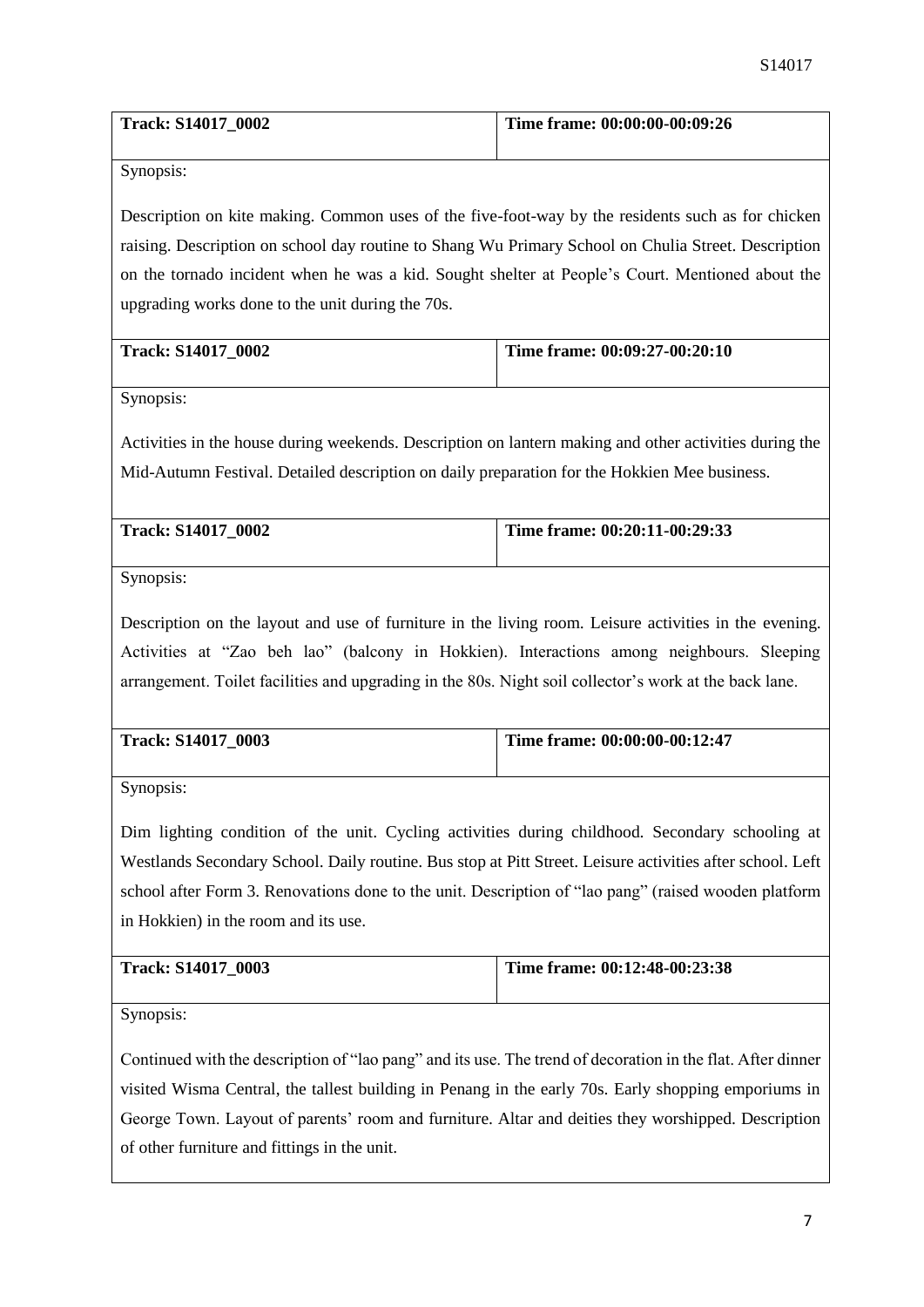| <b>Track: S14017 0004</b> | Time frame: 00:00:00-00:10:00 |
|---------------------------|-------------------------------|
|                           |                               |

Detailed description of Hokkien Mee preparation at home: processing raw ingredients and cooking. Why their Hokkien Mee was called "bak kut mee" (pork rib noodle). Kitchen layout and space use. The practice of exchanging leftover food for live chicken. Daily activities of selling and buying food in the flat and its vicinity. Types of food sold by different dialect groups.

| <b>Track: S14017 0004</b> | Time frame: $00:10:01-00:20:00$ |
|---------------------------|---------------------------------|
|                           |                                 |

Synopsis:

Continued with food-selling activities in the flat and its vicinity. More description on the taste of "bak kut mee". Detailed description of the daily set-up and operation of the noodle stall. Eating utensils. Price.

| <b>Track: S14017 0004</b> | Time frame: 00:20:01-00:31:03 |
|---------------------------|-------------------------------|
|                           |                               |

Synopsis:

Detailed description of the different ingredients of his father's "bak kut mee". Description of biscuits and instant noodles eaten during childhood. Early working life of doing different odd jobs. Common practices in the job market during the early 70s.

| <b>Track: S140117 005</b> | Time frame: 00:00:00-00:10:00 |
|---------------------------|-------------------------------|
|                           |                               |

Synopsis:

Continued with the common practices in the job market during the early '70s. Family activities of preparing fried onion and fried pork lard during weekends. Leisure activities of the family during weekends: cooking, playing games, listening to radio. Description of the trend of finding jobs overseas in the '70s and '80s.

| Track: S140117 005 | Time frame: 00:10:01-00:20:00 |
|--------------------|-------------------------------|
|                    |                               |

Synopsis:

Continued with the description of the trend of finding jobs overseas in the '70s and '80s. Procedures of job application. Preparation to go overseas. His journey to Saudi Arabia and first impressions on the country. Description of the working environment there. Description of his job as a steel worker at a construction site. Explained how he got the job and why he wanted to work overseas.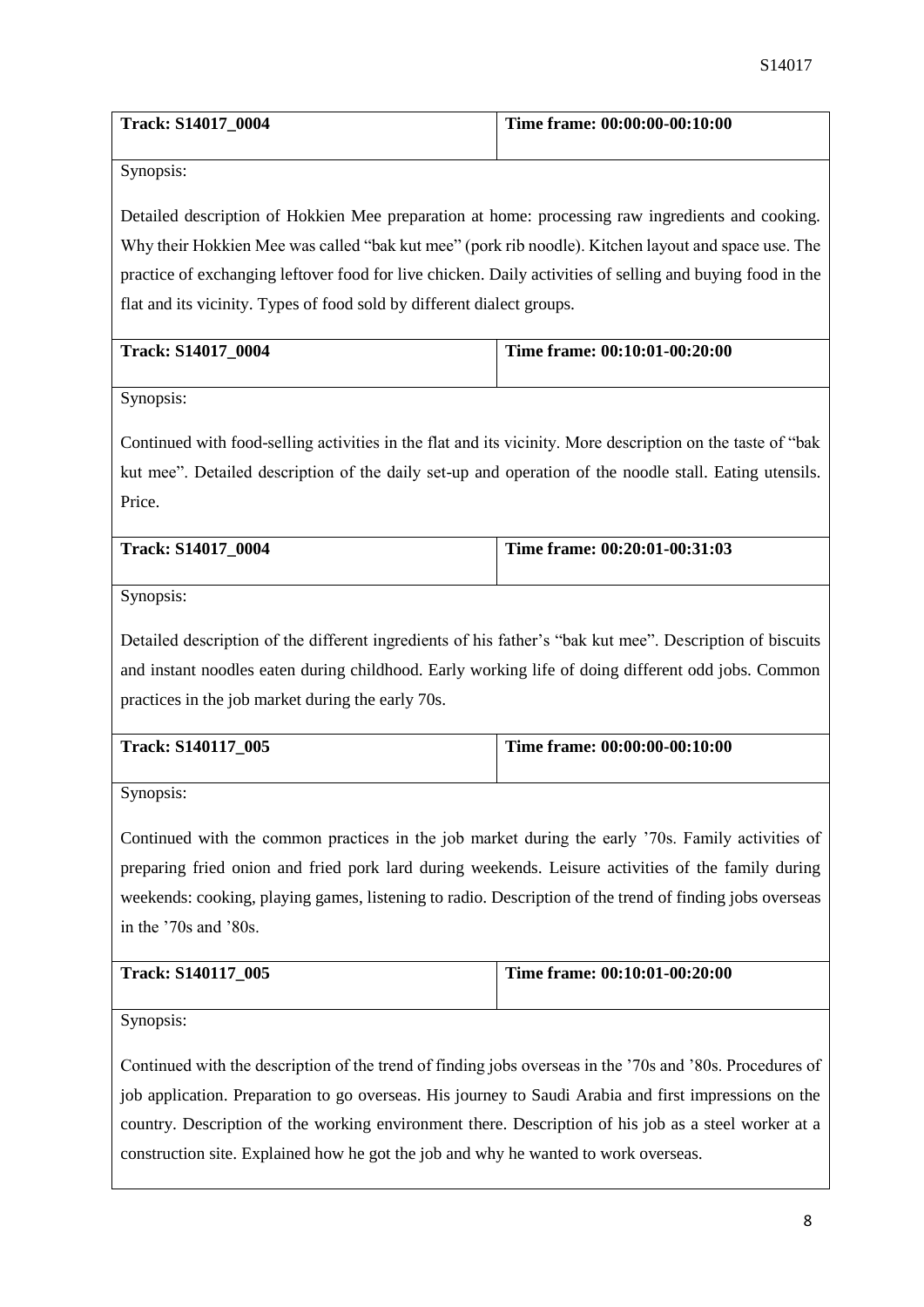| Track: S140117 005 | Time frame: $00:20:01-00:31:03$ |
|--------------------|---------------------------------|
|                    |                                 |

Description of some memorable items he brought from Saudi Arabia. Explained how he got a job in Singapore after coming back from Saudi Arabia. Described his job experiences in Singapore. Memorable items he brought back from Singapore. Detailed description of his regular bus trips to Singapore.

| <b>Track: S140117 006</b> | Time frame: 00:00:00-00:10:00 |
|---------------------------|-------------------------------|
|                           |                               |

Synopsis:

Continued with the description of his regular bus trips to Singapore. Explained why he continued working in Singapore on and off for nine years, and why he stopped in the 90s. Talked about his father's death at home. Detailed description of the funeral set up and activities. Talked about his grandmother's and later his mother's death.

| <b>Track: S140117 006</b> | Time frame: 00:10:01-00:20:00 |
|---------------------------|-------------------------------|
|                           |                               |

Synopsis:

Talked about his grandmother's and mother's funerals. Described preparation for his sister's wedding. Described the wedding day activities. Described about Chinese New Year Celebration on Beach Street during the 60s. Detailed description on the making of *kuih bahalu and kuih kapit* before Chinese New Year. Detailed description of rearing chicken in the living room in preparation for Chinese New Year.

| <b>Track: S14017 006</b> | Time frame: $00:20:01-00:31:03$ |
|--------------------------|---------------------------------|
|                          |                                 |

Synopsis:

Detailed description of the activities of his family and flat community during Chinese New Year: reunion dinner, visiting relatives, drinking soft drinks, movie going etc. Explained number of days off during Chinese New Year. Detailed description of the setting and offerings for Jade Emperor's birthday celebration on the 9<sup>th</sup> day of Chinese New Year.